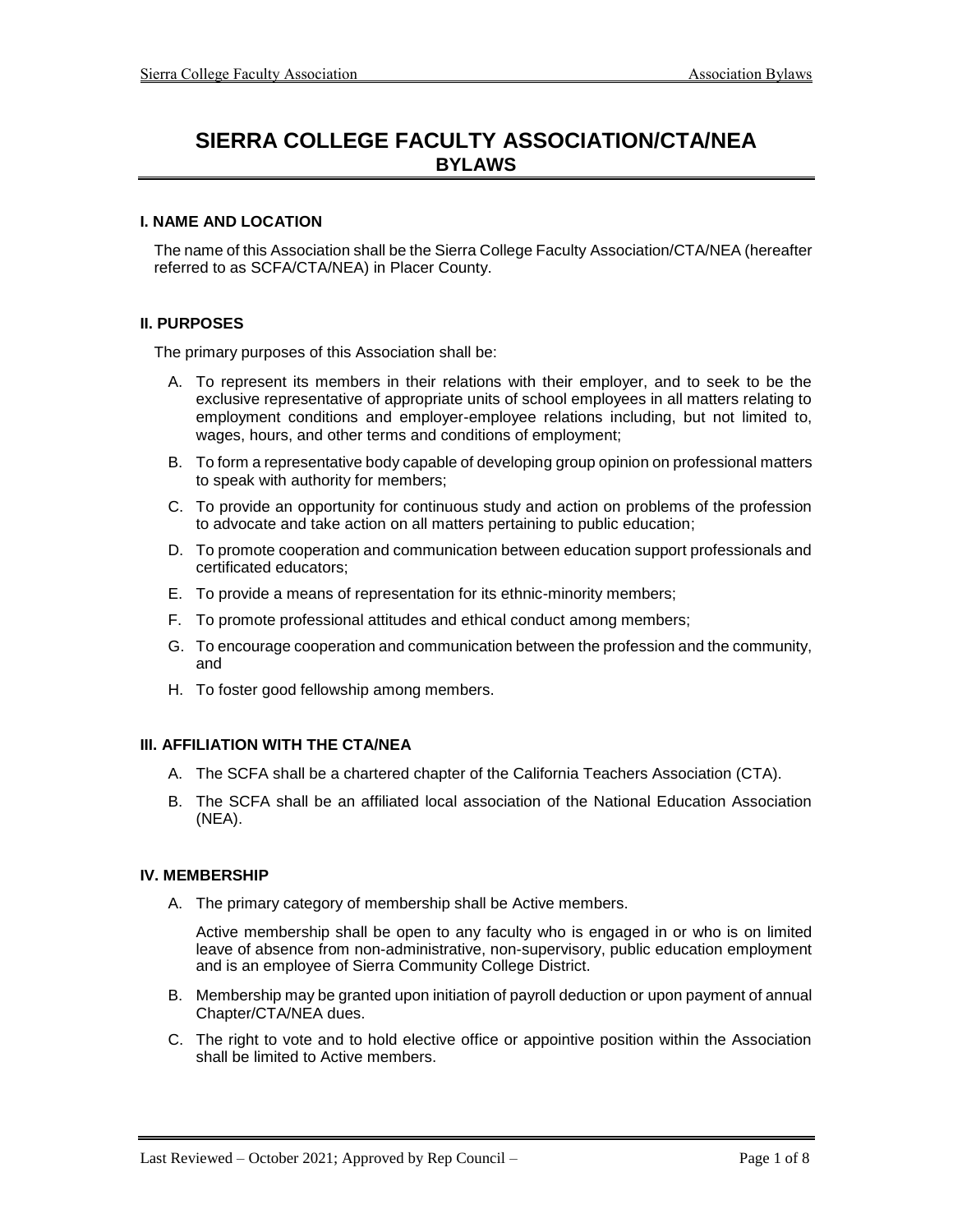- D. Active members shall receive special services, obtain assistance in the protection of professional and civil rights, and receive reports and publications of the Association.
- E. Active members shall adhere to *The Code of Ethics of the Education Profession*.
- F. Members shall enjoy the same rights and privileges, regardless of age, (dis)ability, sex, gender identity, race, ethnicity, marital status, national origin and sexual orientation.
- G. Any and all disciplinary matters shall include due process. Due process includes the right to select representation, to present evidence on their behalf, to confront and cross-examine their accuser and any other witnesses against them, and to examine and refute all evidence considered by the hearing panel, whether or not such evidence is presented at a hearing. All members have the right to appeal the decision of the hearing panel to the governing body.
- H. The membership year shall be that period of time from September 1 of any given calendar year through August 31 of the following calendar year, inclusive.

# **V. DUES AND ASSESSMENTS**

- A. The basic annual dues level for Active members shall be sufficient to cover the operating expenses of the Association, the dues of CTA, and the dues of NEA.
- B. The Association's portion of the basic annual dues shall be established by action of the Representative Council no later than at the last regular meeting of the school year.
- C. Membership in a given class or category shall be continuous after initial enrollment until delinquent or until a change in professional status shall make the member ineligible for membership. If by October 31 of any calendar year a member has not either paid the established annual membership dues for the current membership year, or made satisfactory arrangements for payment, then that person's membership shall be considered delinquent and the name dropped from the rolls.

## **VI. POLICY-MAKING BODY**

- A. The policy-making body of the Association shall be a Representative Council. The Representative Council, comprised of Active members of the Association, derives its powers from and shall be responsible to the Active membership.
- B. The Representative Council shall be composed of the following Active members:
	- 1. Voting members of the Executive Board;
	- 2. Site Representatives elected on the basis of one-person one-vote;
	- 3. Active members of a chapter shall have the right to attend and observe official meetings of the Representative Council. Business shall be conducted by duly-elected Representatives or Seated Alternates.
	- 4. Multiple Chapter Representative(s) of State Council *ex-officio*, non-voting member unless otherwise elected to the Representative Council
- C. The Representative Council shall:
	- 1. Establish Association policies and objectives;
	- 2. Adopt the annual budget of the Association on or before the first meeting of the school year;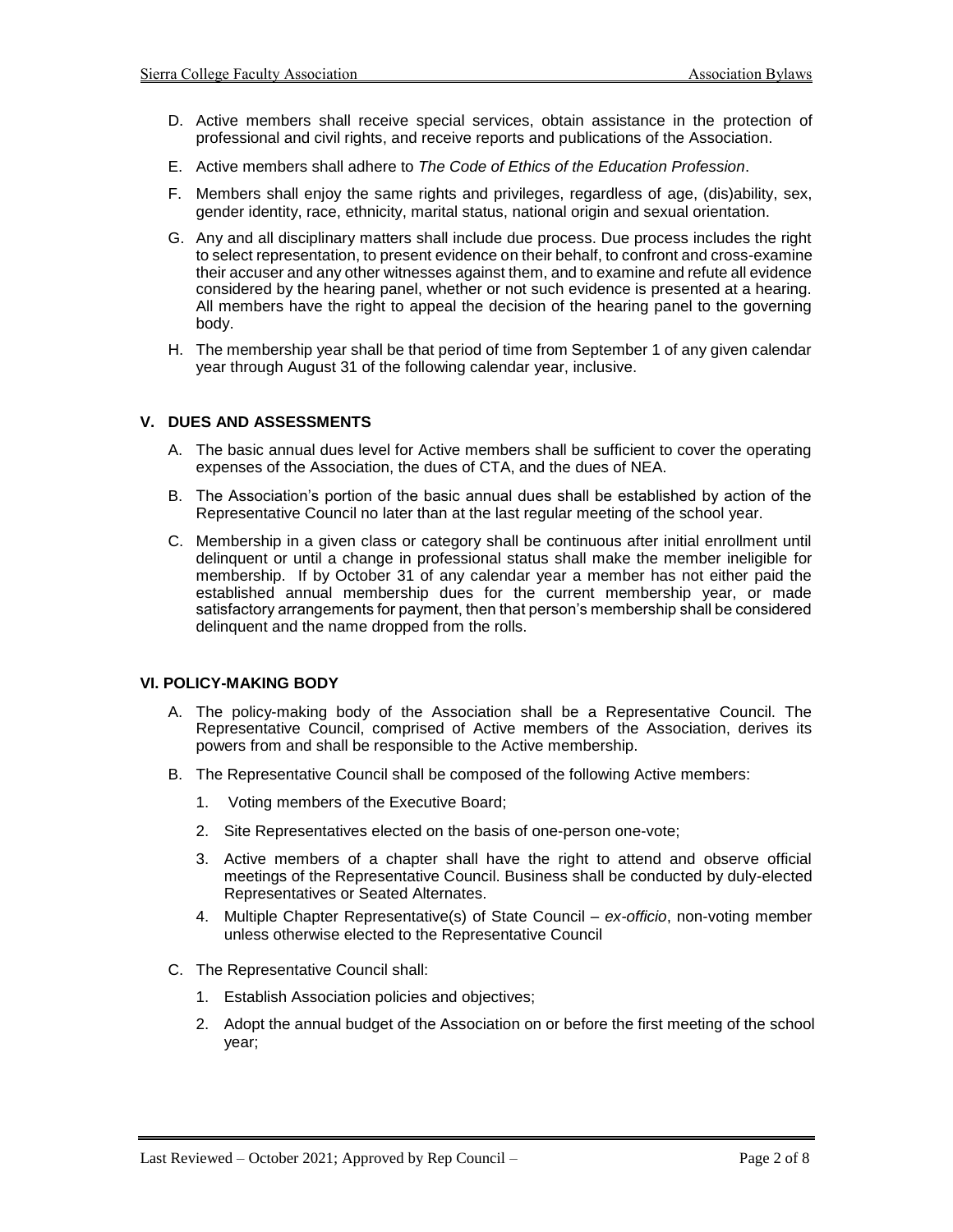- 3. Approve the establishment or discontinuance of *ad hoc* committees and/or task forces including the membership of those bodies as recommended by the Executive Board; and
- 4. Establish the dues of the Association.
- D. The Representative Council shall schedule meetings monthly during the school year. The place and time of meetings shall be decided by the Executive Board.
- E. Special meetings of the Representative Council may be called by the President, the Executive Board, or by the petition of twenty percent (20%) of the Active membership.
- F. Special meetings of the Representative Council shall be called for a specific purpose and only that business shall be considered.
- G. Notices and agendas for each meeting of the Representative Council shall be provided to all members of the Representative Council no less than two (2) days prior to the date of the meeting.
- H. For emergency meetings of the Representative Council during crisis situations, the Executive Board shall adopt procedures to notify representatives of meeting dates, places, and times.
- I. Representative Council meetings that are conducted electronically may be held if members may interact in the meeting. Members at all sites shall be able to be seen and heard by the entire Representative Council, allowing complete participation. A roll call attendance and subsequent votes shall be conducted by the Secretary.
- J. A quorum for all meetings of the Representative Council shall consist of a majority of all elected members of the Representative Council.

## **VII. SITE REPRESENTATIVES**

- A. Representatives shall be elected by and from the Active membership for each faculty group. Active Full-time faculty members shall elect the full-time representatives, Active Part-time faculty members shall elect the part-time representatives. Such election shall be by open nominations and by secret ballot*.*
- B. Members of the Representative Council shall serve a term of two (2) years.
- C. Each faculty shall be entitled to at least one representative and shall one representative for each fifty (50) active members on the staff or major fraction thereof.
- D. Active members who are not represented through an individual group shall be counted as a special faculty group entitled to the same representation on the Representative Council as individual school faculty groups.
- E. Vacancies: Vacancies in the office of Representative for whatever cause may be filled by properly elected replacements.
- F. Site Representatives shall:
	- 1. Conduct constant and ongoing liaison between the Representative Council and the Active members of the site unit;
	- 2. Serve as the official channel through which written communications and publications can be easily and quickly transmitted between the Association and the members;
	- 3. Represent the views and input of the Active membership of the site in votes taken in the Representative Council, conducting frequent and regular polls of such membership for this purpose; and
	- 4. Perform such additional duties as prescribed by the Executive Board.
- G. A Site Representative may not conduct an election in which they are a candidate.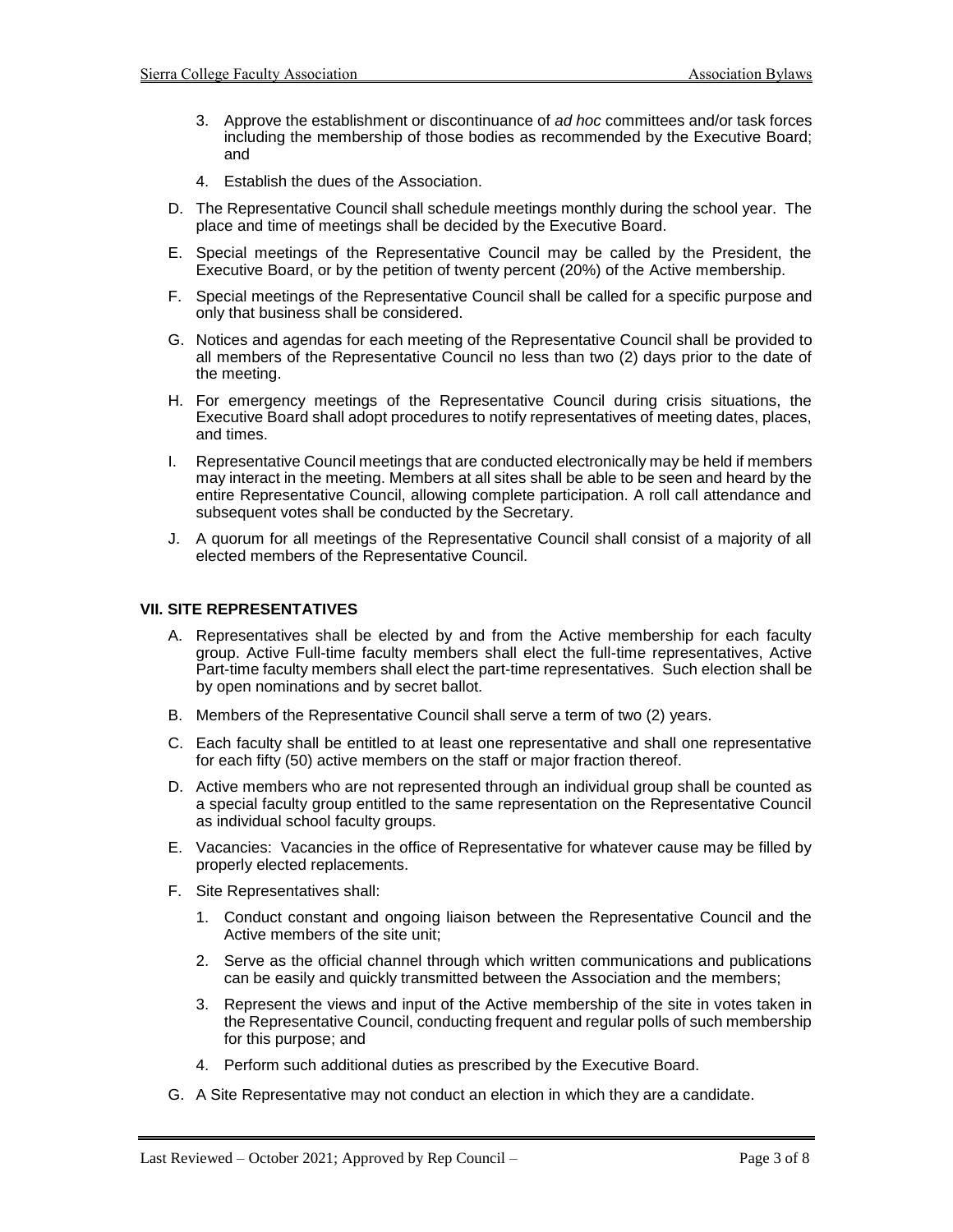## **VIII. OFFICERS**

- A. The officers of the Association shall be a President, a Vice- President, a Secretary, and a Treasurer.
- B. These officers shall be and remain currently paid-up local, state, and national (Active) members as a condition for nomination to and service in their respective positions during their terms of office.
- C. These Officers shall be elected by and from the Active membership of the Association. Such election shall be by open nominations and secret ballot.
- D. Officers shall be elected for a term of two (2) years commencing on July 1<sup>st</sup> of any calendar year with the President and Treasurer elected on alternating years as the Vice-President and Secretary. Commencing at the conclusion of the 2021-2022 year, the President shall be elected to a term of one (1) year, while the Treasurer will be elected to a two (2)-year term. At the conclusion of the 2022-2023 year, the President and the Vice-President shall be elected to a two (2)-year term, while the Secretary will be elected to a one (1)-year term. Commencing at the conclusion of the 2023-2024 year, the Secretary and the Treasurer shall be elected to a two (2)-year term. Lastly, commencing at the conclusion of the 2024- 2025 school year, the President and the Vice-President shall be elected to two (2)-year terms on odd-numbered years, while the Secretary and the Treasurer shall be elected to two (2)-year terms on even-numbered years.
- E. A vacancy shall be deemed to exist in the case of death, resignation, or inability to serve in any of the offices of the Association. If there is a vacancy occurring in the office of the President, the Vice-President shall assume the office. In the event a vacancy occurs in the other offices, a special election shall be held to elect successors to fill the unexpired terms.
- F. The President shall be the chief executive officer of the Association and its policy leader. The President shall:
	- 1. Preside at all meetings of the Association, the Representative Council and Executive Board;
	- 2. Prepare the agenda for the meetings of the Association, the Representative Council and the Executive Board;
	- 3. Be the official spokesperson for the Association;
	- 4. Adhere to the governance documents of the Association, CTA, and NEA;
	- 5. Appoint all chairpersons and members of committees by the beginning of each school year;
	- 6. Appoint the chairperson and members of the Bargaining Team by the beginning of each school year;
	- 7. Call meetings of the Association, Representative Council and the Executive Board;
	- 8. Propose the procedures for grievance processing for ratification by the Executive Board and the Representative Council;
	- 9. Suggest policies, plans and activities for the Association and be held responsible for the progress and work of the Association;
	- 10. Attend meetings of the Service Center Council of which the Association is a part;
	- 11. Attend other CTA/NEA meetings as directed by the Representative Council and
	- 12. Order the payment of funds as necessary. *(As outlined in the CTA Treasurer's Handbook)*.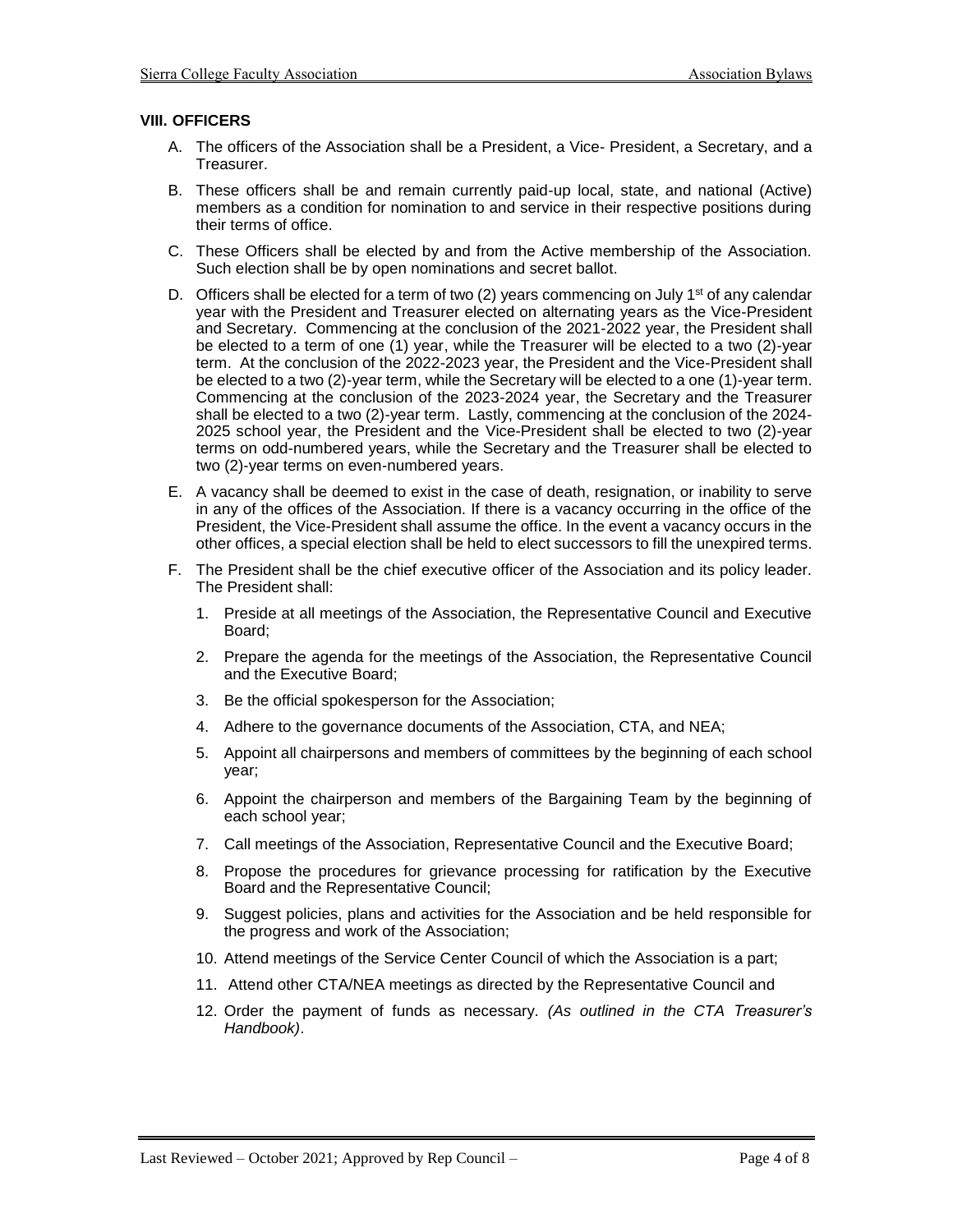- G. The Vice-President shall:
	- 1. Serve as assistant to the President in all duties of the President;
	- 2. Assume the duties of the President in the absence of the President;
	- 3. Be responsible for the formation and distribution of the Association's calendar of activities; and
	- 4. Serve as coordinator of committee activities at the direction of the President.
- H. The Secretary shall:
	- 1. Keep a careful and accurate record of the proceedings of each meeting, regular or special, of the Association, Representative Council, and the Executive Board;
	- 2. Be responsible for the distribution of minutes, notice of meetings, and agendas for all meetings to members of the Representative Council and Executive Board; and to the membership when appropriate;
	- 3. Keep an accurate roster of the membership of the Association and of all committees; and
	- 4. Carry on the correspondence pertaining to the affairs of the Association as directed by the President.
- I. The Treasurer shall:
	- 1. Receive all funds belonging to the Association and be responsible for their safekeeping and accounting;
	- 2. Pay out such funds upon orders of the President;
	- 3. Prepare a written financial report for each regular meeting of the Representative Council and Executive Board;
	- 4. Be responsible for an annual audit of the books of the Association and distributing a summary of this audit to the membership; and
	- 5. Be responsible for submitting membership and financial reports to CTA, NEA, and other agencies as required by law.

# **IX. EXECUTIVE BOARD**

- A. The Executive Board shall be composed of the elected officers and one (1) member elected at-large from the Active membership as long as this complies with the "one-person, onevote" rule.
- B. All members of the Executive Board shall be and remain currently paid-up local, state, and national (Active) members as a condition for nomination to and service in this position.
- C. The Equity, Inclusion, and Social Justice At-Large Director shall:
	- 1. Ensure SCFA's commitments to equity, inclusion, and social justice are fulfilled in an ongoing way by serving as a leader, advisor, advocate, and resource focused on infusing equity into all SCFA activities, recommending equity goals for SCFA, tracking progress toward those goals, and communicating progress to the Representative Council and SCFA members;
	- 2. Promote equity, inclusion, and social justice by offering guidance regarding equity matters to the SCFA Representative Council, Executive Board, Negotiations Team, and Dispute Resolution Officer;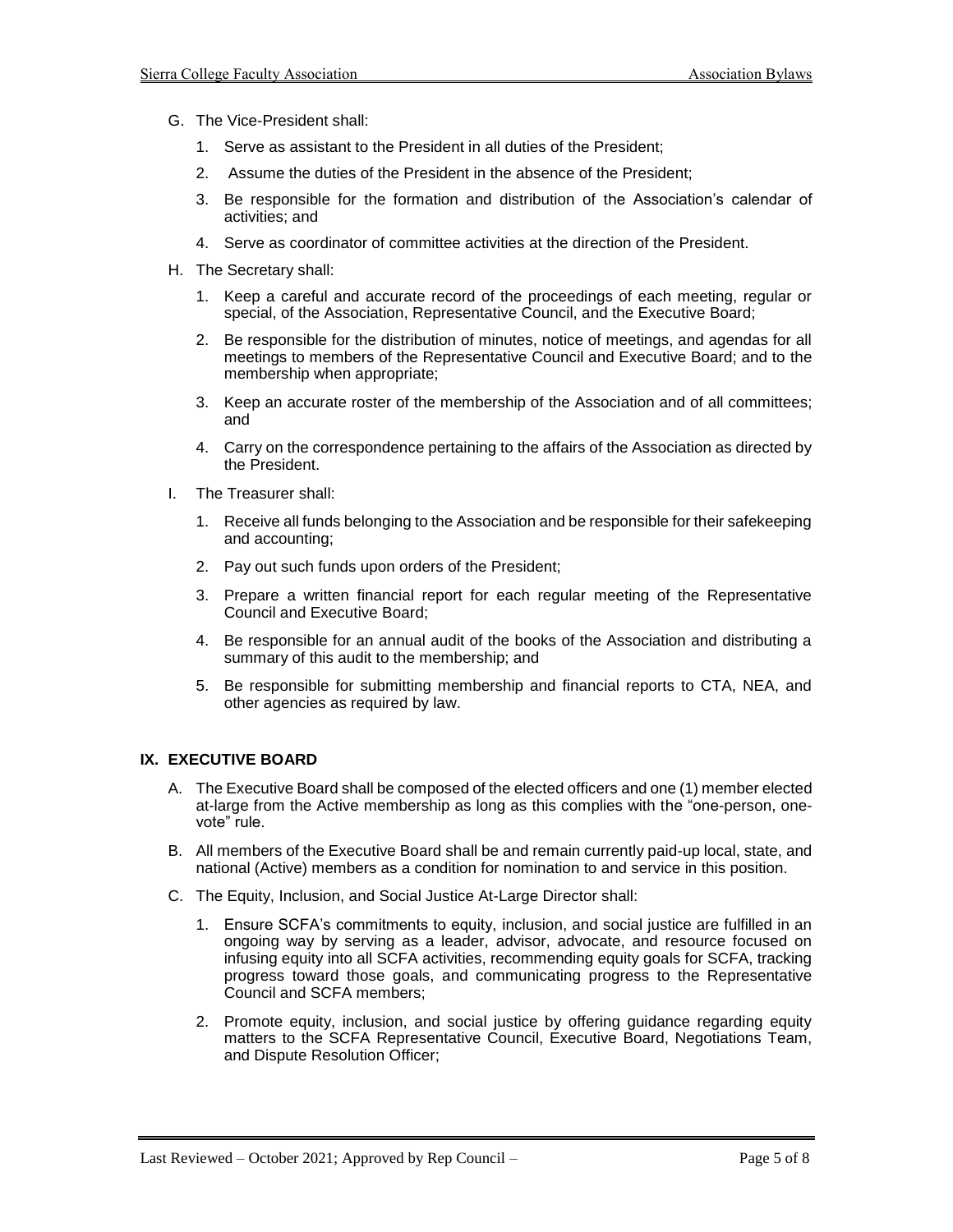- 3. Organize and deliver presentations to faculty on equity-related labor issues both in general and specific to Sierra College faculty.
- D. The Equity, Inclusion, and Social Justice At-Large Director shall be elected by and from the Active membership for which they represent of the association. Such elections shall be by open nominations and secret ballot.
- E. The Equity, Inclusion, and Social Justice At-Large Director shall be elected for a term of two (2) year(s), commencing on July 1<sup>st</sup> of any calendar year, and whose term matches those of the Secretary and Treasurer following the 2024-2025 year.
- F. Vacancies in the Equity, Inclusion, and Social Justice At-Large Director shall be deemed to exist in the case of death, resignation, or inability to serve in this position. If there is a vacancy occurring in this position, a special election to fill the vacancy shall be held within thirty days.to elect successors to fill the unexpired terms.
- G. The Executive Board shall meet before each regular meeting of the Representative Council and at such other times as the President may deem necessary, or upon written petition of a majority of the members of the Executive Board.
- H. The duties of the Executive Board shall be to:
	- 1. Exercise all the business and organizational powers and duties for the Association as prescribed by law and these bylaws;
	- 2. Act for the Representative Council when school is not in session;
	- 3. Coordinate the activities of the Association;
	- 4. Adopt, amend and publicize the local Standing Rules for the Association;
	- 5. Recommend a budget for the Association to the Representative Council;
	- 6. Approve by majority vote the President's appointments and removal of committee members, including chairpersons;
	- 7. Approve by majority vote the President's appointments and by two-thirds (2/3) vote removal of bargaining team members;
	- 8. Direct the bargaining activities of the Association, subject to policies set by the Representative Council;
	- 9. Adopt grievance procedure and direct the grievance activities of the Association.
- E. A quorum for all meetings of the Executive Board shall consist of a majority of the members of that body.

## **X. MEETINGS OF THE GENERAL MEMBERSHIP**

- A. Meetings of the Association may be called by the President, the Executive Board, or by written petition of twenty percent (20%) of the Active membership.
- B. Notices of the Association meetings including date, place, time, and purpose of the meeting shall be made available to all members of the Association at least two days before the meeting except during crisis situations.
- C. For emergency meetings during crisis situations, the Executive Board shall adopt procedures to notify the Association membership of meeting dates, places and times.
- D. General Membership meetings that are conducted electronically may be held if members may interact in the meeting. Members at all sites shall be able to be seen and heard by the entire Representative Council, allowing complete participation. A roll call attendance and subsequent votes shall be conducted by the Secretary.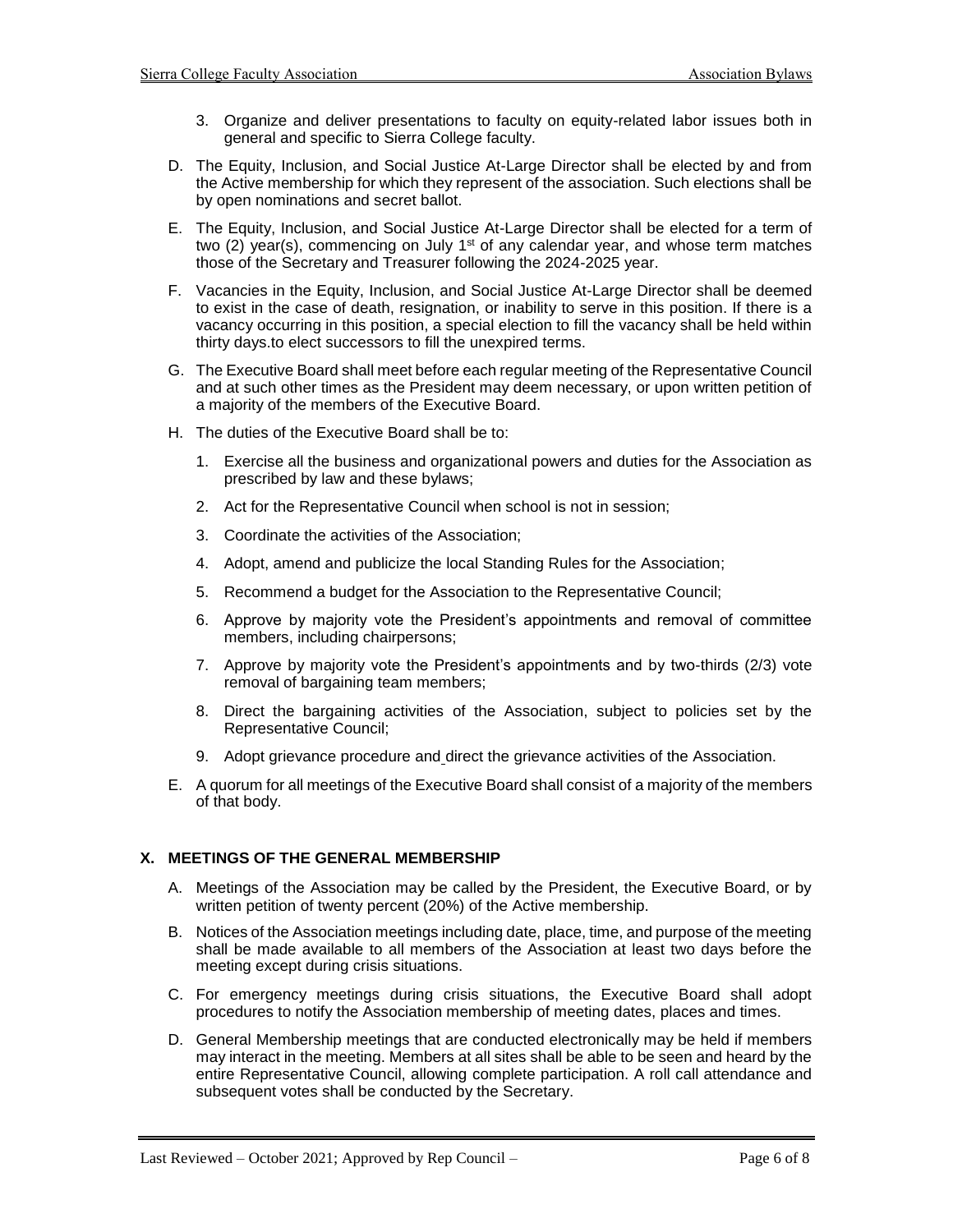E. A quorum for meetings of the Association shall be twenty-five percent (25%) of the active membership.

## **XI. BARGAINING TEAM**

- A. The duties of the Bargaining Team are to represent and to bargain for all bargaining unit members.
- B. The President shall appoint all members, alternates, and the chairperson of the Bargaining Team with the concurrence of the Executive Board.
- C. Vacancies created by resignation or inability to serve shall be filled by the Executive Board from the list of alternates.
- D. The Executive Board, by two-thirds (2/3) majority, may remove a member of the Bargaining Team.
- E. Responsibility and authority for directing the bargaining process on behalf of the Association are vested in the Executive Board.
- F. All bargaining unit members shall be surveyed to determine contents of the proposed contract demands. The contract proposal shall be approved by the Representative Council.
- G. The Bargaining Team shall report its activities to the Executive Board as the Board requires.
- H. The Executive Board shall provide for the dissemination of information regarding bargaining and the activities of the Bargaining Team to the general membership.
- I. The Bargaining Team is empowered to reach tentative agreements with the district. Such agreements shall be considered tentative and not binding upon the Association until such agreements have been ratified by the membership in the appropriate unit(s) unless such ratification shall have been specifically waived or otherwise delegated by that active membership.

## **XII. GRIEVANCE PROCESSING**

- A. The Executive Board shall adopt, with the approval of the Representative Council, the procedures for grievance processing.
- B. These procedures shall include, but not be limited to, the following:
	- 1. Provide for representation to assist all members of the bargaining unit(s) in processing grievances;
	- 2. Training for handling grievances; and
	- 3. Evaluation of the Association's grievance policies and procedures.

## **XIII. NOMINATIONS AND ELECTIONS**

The chapter shall follow and members are entitled to the rights contained in the *CTA Requirements for Chapter Election Procedures* published annually with the *CTA Elections Manual*. The chapter president must provide all Active members an opportunity to vote. Chapter presidents do not have the option of deciding that such elections shall not be held

A. The Elections Committee and Chairperson shall be appointed by the president and approved by the Executive Board to which it is responsible at the beginning of each school year.